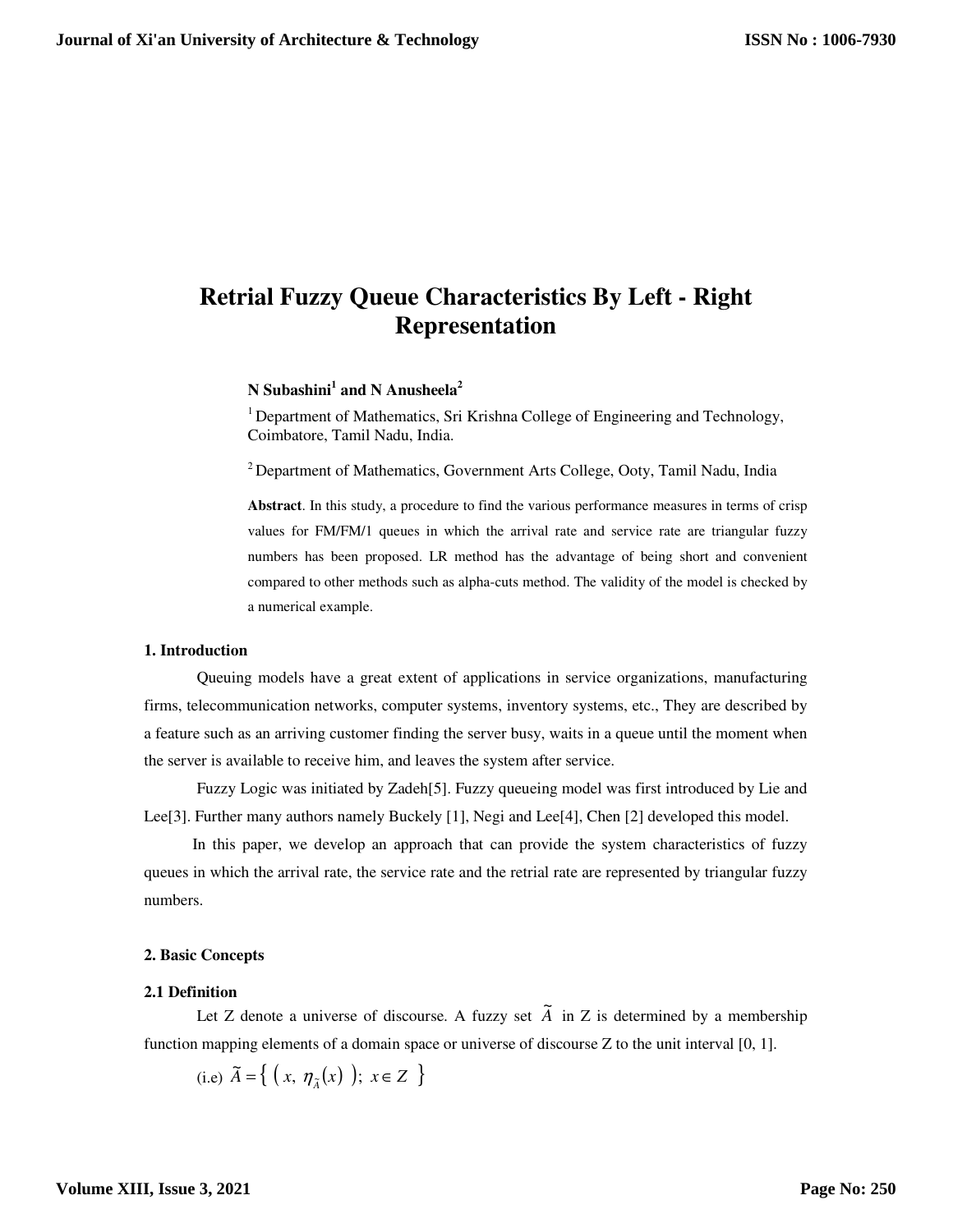Here  $\eta_{\tilde{A}} : Z \to [0,1]$  is a mapping called the degree of membership function of the fuzzy set  $\tilde{A}$  and  $\eta_{\tilde{A}}(x)$  is called the membership value of  $x \in Z$  in the fuzzy set  $\tilde{A}$ . Thus, the function value of  $\eta_{\tilde{A}}(x)$  is termed the grade of membership of x in  $\tilde{A}$ . For each  $x \in Z$ ,  $\eta_{\tilde{A}}(x)=1$ , x is said mean value, modal value or mode of  $\widetilde{A}$ 

#### **2.2 Definition**

A fuzzy set  $\tilde{A}$  of the universe of discourse Z is called a normal fuzzy set if there exists at least one  $x \in Z$  such that  $\eta_{\tilde{A}}(x) = 1$ .

# **2.3 Definition**

A fuzzy set  $\tilde{A}$  is convex if and only if for any  $x_1, x_2 \in Z$ , the membership function of  $\tilde{A}$ satisfies the condition

 $\eta_{\tilde{A}}(\delta x_1 + (1 - \delta)x_2) \ge \min(\eta_{\tilde{A}}(x_1), \eta_{\tilde{A}}(x_2)), \delta \in [0,1]$ 

# **2.4 Definition**

Let  $\tilde{A}$  be a fuzzy subset in the universe of discourse Z. The  $\alpha$  - *cut*, the support *supp* ( $\tilde{A}$ ), the height  $hgt(\widetilde{A})$  and the core *core*( $\widetilde{A}$ ) are crisp sets defined respectively as follows.

$$
\widetilde{A}_{\alpha} = \{x : \eta_{\widetilde{A}}(x) \ge \alpha, x \in Z \text{ and } \alpha \in [0,1]\}
$$
  
\n
$$
\sup \rho(\widetilde{A}) = \{x : \eta_{\widetilde{A}}(x) > 0, x \in Z \text{ and } \alpha \in [0,1]\}
$$
  
\n
$$
hgt(\widetilde{A}) = \max \{\eta_{\widetilde{A}}(x), x \in Z \text{ and } \alpha \in [0,1]\}
$$
  
\n
$$
core(\widetilde{A}) = \{x : \eta_{\widetilde{A}}(x) = 1, x \in Z \text{ and } \alpha \in [0,1]\}
$$

#### **2.5 Definition**

A triangular fuzzy number  $\tilde{A}(x)$  can be represented by  $\tilde{A}(a,b,c;1)$  with membership function  $\eta_{\tilde{A}}(x)$  given by

$$
\eta_{\tilde{A}}(x) = \begin{cases} \frac{x-a}{b-a}, & a \le x \le b \\ 1, & x = b \\ \frac{x-c}{b-c}, & b \le x \le c \\ 0, & otherwise \end{cases}
$$

Such triangular fuzzy number is often noted as  $\tilde{A}(a, b, c)$ . The L-R representation can be written as

$$
\tilde{A}(a,b,c) = \langle b,b-a,c-b \rangle_{LR} \text{ for } L(x) = R(x) = \max(0, 1-x).
$$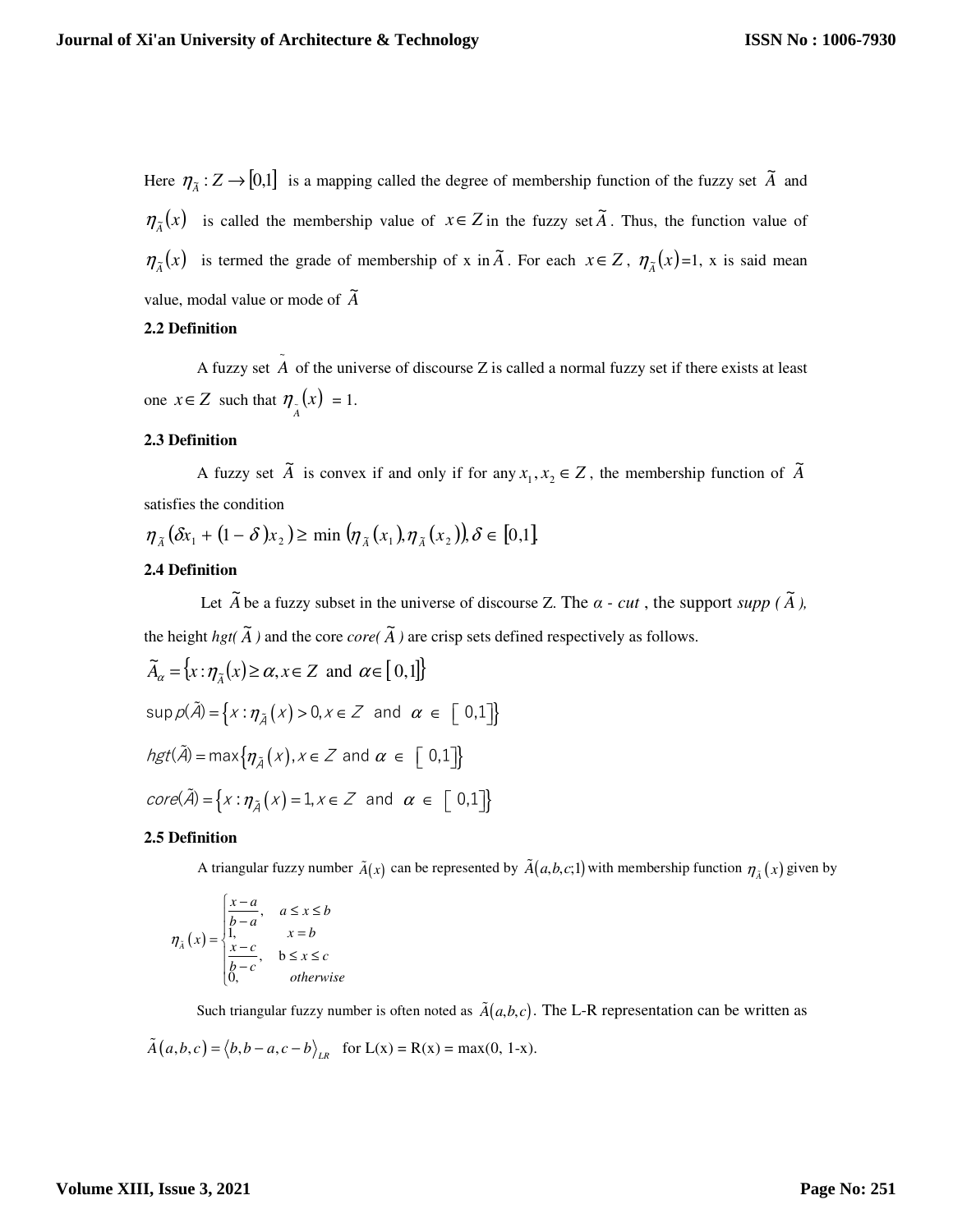#### **2.6 Definition**

A fuzzy number  $\tilde{M}$  is said to be L-R fuzzy number if and only if there exists three numbers  $m, a > 0, b > 0$  and two positive, continuous and decreasing functions L and R from real number to [0,1] such that

$$
(0)=(0)=1
$$

$$
(1) = 0, (x) > 0, \lim_{x \to \infty} (x) = 0
$$

$$
(1) = 0, (x) > 0, \lim (x) = 0
$$

$$
\mu_{\tilde{m}}(x) = \begin{cases} L\left(\frac{m-x}{a}\right), & \text{if } x \in [m-a, m] \\ R\left(\frac{x-m}{b}\right), & \text{if } x \in [m, m+b] \end{cases}
$$

→*∞*

The L-R representation of the fuzzy number M is  $M = \{m, a, b\}_{LR}$  m is called the mean value or modal value of  $\tilde{M}$ , a and b are called the left spread and right spread of  $\tilde{M}$ Conventionally,  $\tilde{M} = \langle m, 0, 0 \rangle_{LR}$  is the ordinary real number m, called fuzzy singleton.  $supp(M) = |m - a, m] \cup [m, m + b[ = |m - a, m + b[$ 

## **2.7 Definition**

If there are fuzzy numbers of the  $\tilde{M} = \langle m, a, b \rangle_{LR}$  and  $\tilde{N} = \langle n, c, d \rangle_{LR}$  same type Then their sum and their difference are also L-R fuzzy numbers of the same type given by

$$
\tilde{M} + \tilde{N} = \langle m + n, a + c, b + d \rangle_{LR}
$$

$$
\tilde{M} - \tilde{N} = \langle m - n, a + d, b + c \rangle_{LR}
$$

The product of L-R fuzzy numbers  $\tilde{M} = \langle m, a, b \rangle_{LR}$  and  $\tilde{N} = \langle n, c, d \rangle_{LR}$  is given by  $\tilde{M}$ .  $N = \langle m, n, mc + na - ac, md + nb + bd \rangle_{LR}$ 

The quotient secant approximation of L-R fuzzy numbers  $\tilde{M} = \langle m, a, b \rangle_{LR}$  and  $\tilde{N} = \langle n, c, d \rangle_{LR}$ is given by

$$
\frac{\tilde{M}}{\tilde{N}} = \frac{\langle m, a, b \rangle_{LR}}{\langle n, c, d \rangle_{LR}} = \left\langle \frac{m}{n}, \frac{md}{n(n+d)} + \frac{a}{n} - \frac{ad}{n(n+d)}, \frac{mc}{n(n-c)} + \frac{b}{n} + \frac{bc}{n(n-c)} \right\rangle_{LR}
$$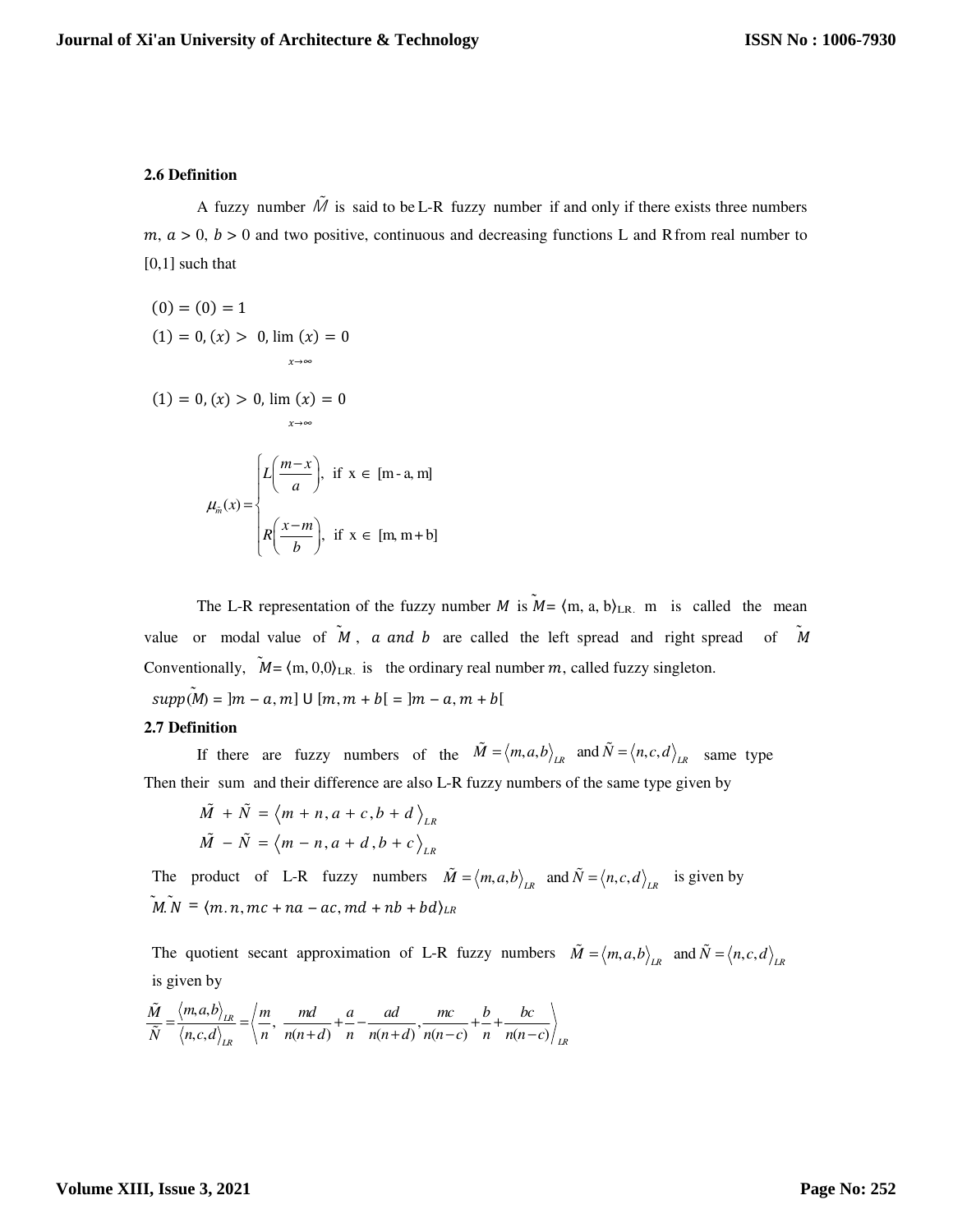#### **3. FM/FM/1 - R Queue Model**

Consider a queuing system in which the computing network is identifiable as a Markovian single server retrial queue with patient customers and ill-known parameters denoted as FM/FM/1-R. At the end of a high speed manufacturing line in a mobile phone manufacturing unit, there are three quality control inspectors, who do the performance test of the product in EOL (End of Line) test machines. The machine takes 9 seconds to test a product and also the inspectors visually inspect the product under enhanced lighting conditions for aesthetical defects. This is also done sequentially and takes 9 seconds. Upon completion of inspection, the machine sends feedback to a centralized server for the test results and server triggers a common QR code printer with unique serial number for every product. It takes 5 seconds for the server to store the results and generate the unique serial number.

The fuzzified arrival rate  $\tilde{\lambda}$ , service rate  $\tilde{\mu}$  and retrial rate  $\tilde{\theta}$  are all triangular fuzzy numbers. Suppose arrival rate, service rate and retrial rate are approximately known and can be represented by convex fuzzy sets.

 The system performance measures namely the expected request waiting time in the system, the expected requests number in the system, the expected request waiting time in the buffer and the expected requests number in the buffer are respectively given by

$$
E(W) = \frac{\lambda + \theta}{\theta(\mu - \lambda)}
$$

$$
E(N) = \frac{\lambda(\lambda + \theta)}{\theta(\mu - \lambda)}
$$

$$
E(W_b) = \frac{\lambda(\mu + \theta)}{\theta\mu(\mu - \lambda)}
$$

$$
E(N_b) = \frac{\lambda^2(\mu + \theta)}{\theta\mu(\mu - \lambda)}
$$

#### **4. Numerical Example**

 $\tilde{\theta} = [1, 2, 3]$  are all triangular fuzzy numbers. In their L-R decomposition, the arrival rate, the service The requests sent to the printer are considered as customers and thus arrival rate is  $\tilde{\lambda} = [2, 3, 4]$ . The printer is considered as the server and its speed as service rate  $\tilde{\mu} = [5, 6, 7]$  and the buffer storage is an orbit and the repeated attempts are retrials rate rate and the retrial rate are given by  $\tilde{\lambda} = [3, 1, 1], \tilde{\mu} = [6, 1, 1]$  and  $\tilde{\theta} = [2, 1, 1]$ 

The expected request waiting time in the system, the expected requests number in the system, the expected request waiting time in the buffer and the expected requests number in the buffer are calculated as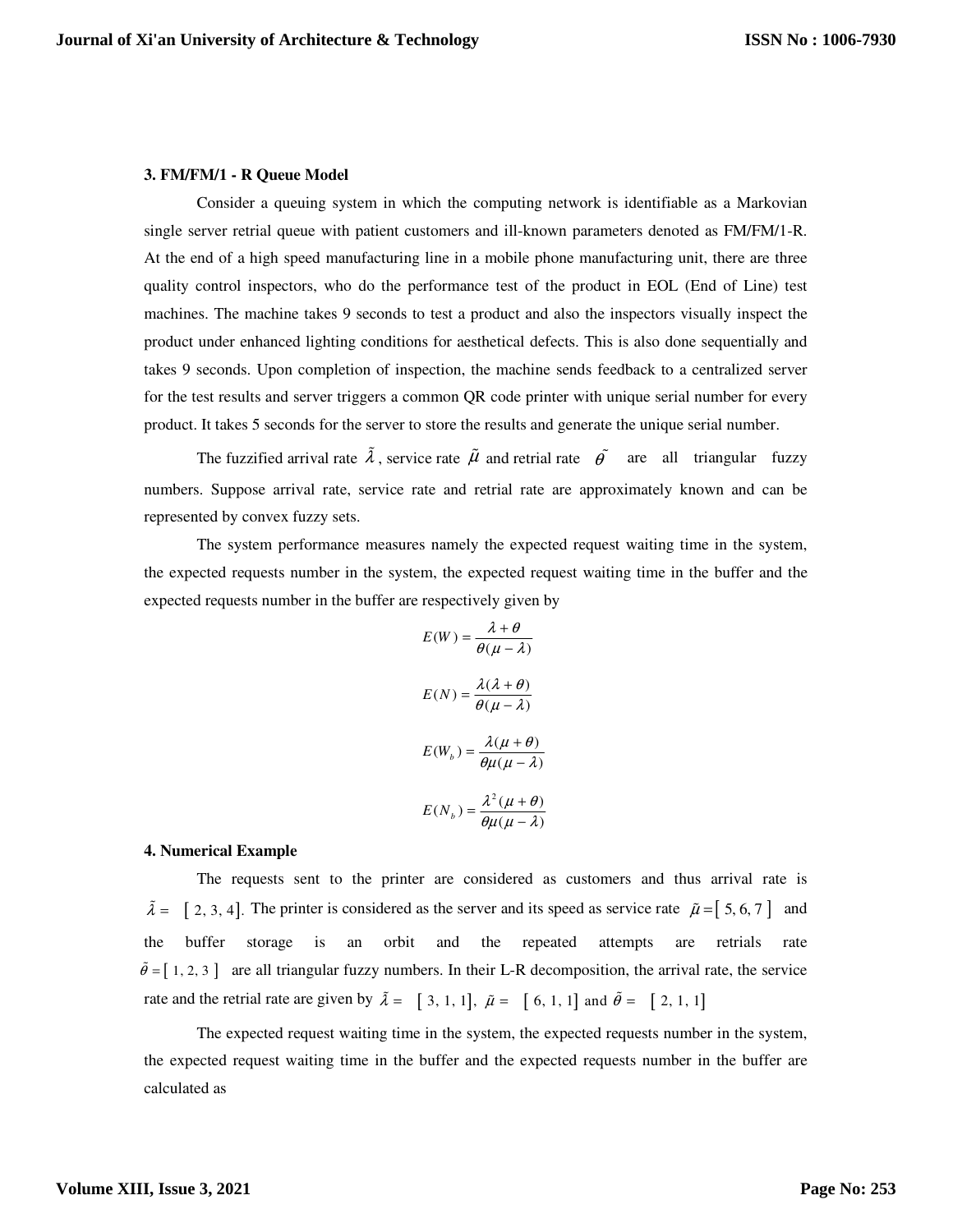$$
E(W) = \frac{\lambda + \theta}{\theta(\mu - \lambda)} = \langle 0.8333, 0.6333, 6.1666 \rangle
$$
  
\n
$$
E(N) = \frac{\lambda(\lambda + \theta)}{\theta(\mu - \lambda)} = \langle 2.5, 2.1, 25.5 \rangle
$$
  
\n
$$
E(W_b) = \frac{\lambda(\mu + \theta)}{\theta\mu(\mu - \lambda)} = \langle 0.6666, 0.5633, 8 \rangle
$$
  
\n
$$
E(N_b) = \frac{\lambda^2(\mu + \theta)}{\theta\mu(\mu - \lambda)} = \langle 2, 1.7714, 30 \rangle
$$

According to the definitions, the modal values of the expected request waiting time in the system, the expected requests number in the system, the expected request waiting time in the buffer and the expected requests number in the buffer are 0.8333, 2.5, 0.6666 and 2 respectively. Their supports are given in the following open intervals.

$$
] 0.8333 - 0.6333, 0.8333 + 6.1666 [ = ] 0.2, 6.9999 [
$$
  

$$
] 2.5 - 2.1, 2.5 + 25.5 [ = ] 0.4, 28 [
$$
  

$$
] 0.6666 - 0.5633, 0.6666 + 8 [ = ] 0.1033, 8.6666 [
$$
  

$$
] 2 - 1.7714, 2 + 30 [ = ] 0.2286, 32 [
$$

## **5. Results**

The modal value of  $E(W) = 0.8333$  gives the most possible value and the support of  $E(W) = 10.2$ , 6.9999 [ indicate that the expected request waiting time in the system is approximately between 0.2 and 6.9999.

The modal value of  $E(N) = 2.5$  gives the most possible value and the support of  $E(N) = 10.4$ , 28 [ indicate that expected requests number in the system is approximately between 0.4 and 28.

The modal value of  $E(W_b) = 0.6666$  gives the most possible value and the support of  $E(W_b) =$  ] 0.1033, 8.6666 [ indicate that the expected request waiting time in the buffer is approximately between 0.1033 and 8.6666.

The modal value of  $E(N_b) = 2$  gives the most possible value and the support of  $E(N_b) = 0.2286, 32$  [ indicate that the the expected requests number in the buffer is approximately between 0.2286 and 32.

## **6. Conclusion**

The L-R method is used to analyze a fuzzy queue model. The triangular fuzzy number greatly simplifies manipulation. Numerical examples for triangular fuzzy numbers are explained effectively to determine the validity of the suggested model. The method used here is more effective